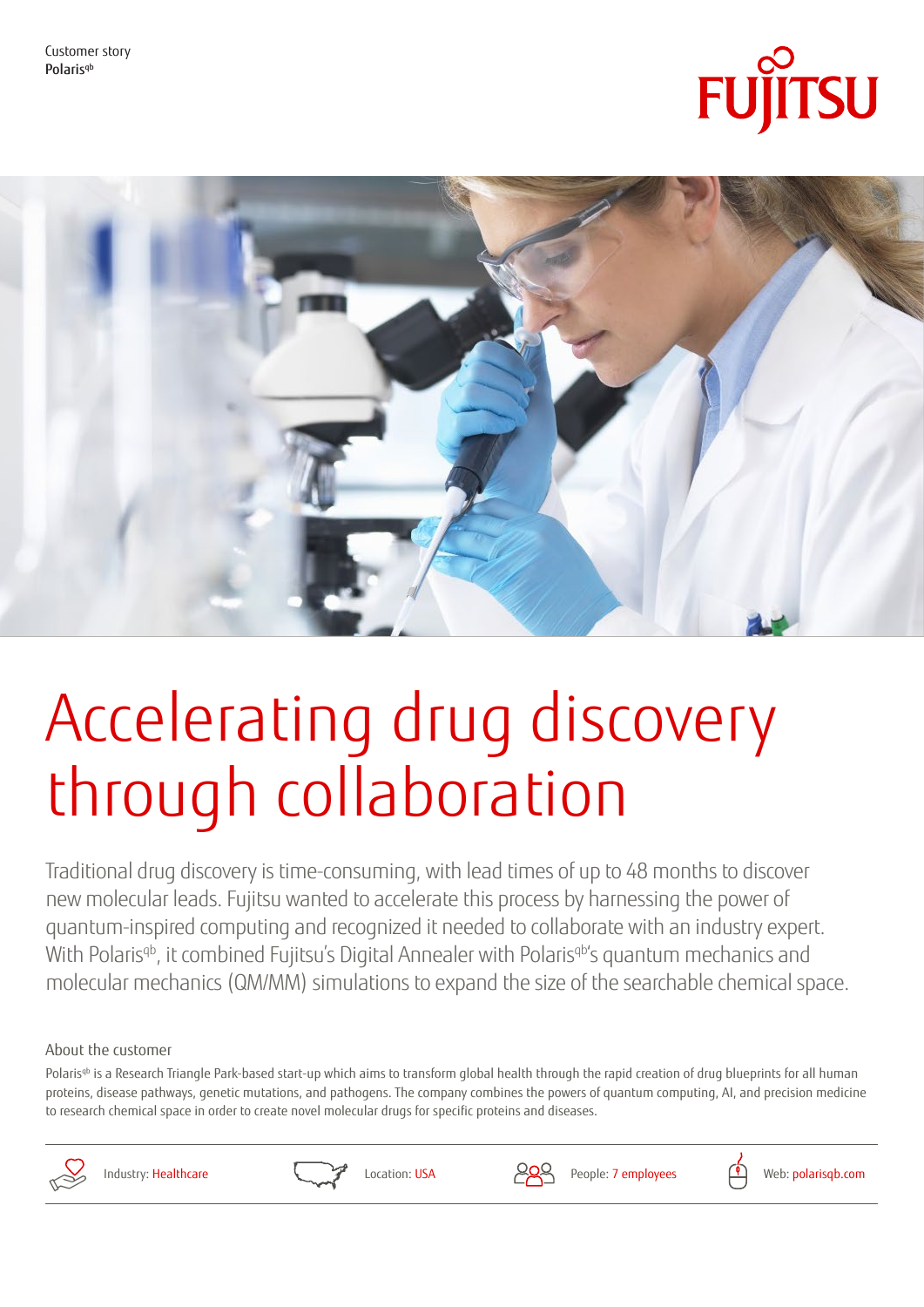

# **Challenge**

To accelerate the drug discovery process to fight diseases using quantum-inspired computing, machine-learning and QM/MM.

# **Solution**

• A platform combining Fujitsu's Digital Annealer with Polaris<sup>qb'</sup>s chemistry and machine-learning algorithms to speed up drug discovery

"Our expertise in chemistry and machine-learning, combined with Fujitsu's technology and experience, means we can identify viable molecules quickly."

Shahar Keinan, CEO & Founder, Polaris<sup>qb</sup>

# Unlocking the secrets of viruses

As has become painfully clear during the COVID-19 pandemic, the development of new drugs is not only hugely expensive, it is also extremely time-consuming. This combination creates a high level of business risk if new drugs fail to get market approval from government health agencies. If both the speed and accuracy could be improved simultaneously, the ability to develop new medicine more rapidly to combat new viral pandemics would soar.

Disease-causing pathogens often contain specific proteins that are responsible for spreading the infection; blocking these proteins is the key to stopping the disease. Early stages of the drug discovery process involve the identification of small molecules which can block these proteins by binding to them.

However, there is an almost infinite number of molecules to assess, and only a small number of these molecules will bind with the protein - finding the right one is like looking for a single star in a whole galaxy. Current library searching solutions are only capable of reviewing up to a few tens of millions of molecules and the existing process takes at least two years.

"The traditional approach involves screening thousands of candidate molecules to identify which might be suitable for testing, whereas we can screen trillions in a smaller timeframe by adopting new technologies, such as chemistry and machine-learning algorithms as well as quantuminspired computing," explains Shahar Keinan, CEO & Founder of Polaris<sup>qb</sup>. "However, full quantum computing is not mature enough at this point, so we needed to find partners with the right capability, which brought us to Fujitsu through the introduction from the healthcare team at Sia Partners."

Fujitsu had engaged Sia Partners to find suitable partners to leverage its quantum-inspired Digital Annealer. Polaris<sup>qb</sup> represented a perfect example of a start-up that offered complementary skills and technology, enabling each partner to collaborate in an agile and efficient way.

"Like some of the more agile corporates, Fujitsu is shifting from the assumption that it needs to build everything in-house," says Matthieu Vallin, Senior Manager at Sia Partners. "We advised Fujitsu to enter the market with the right partners, moving away from the idea of owning the whole proposition. Partnering with a start-up would be a much quicker way into a new market than starting from scratch in-house."